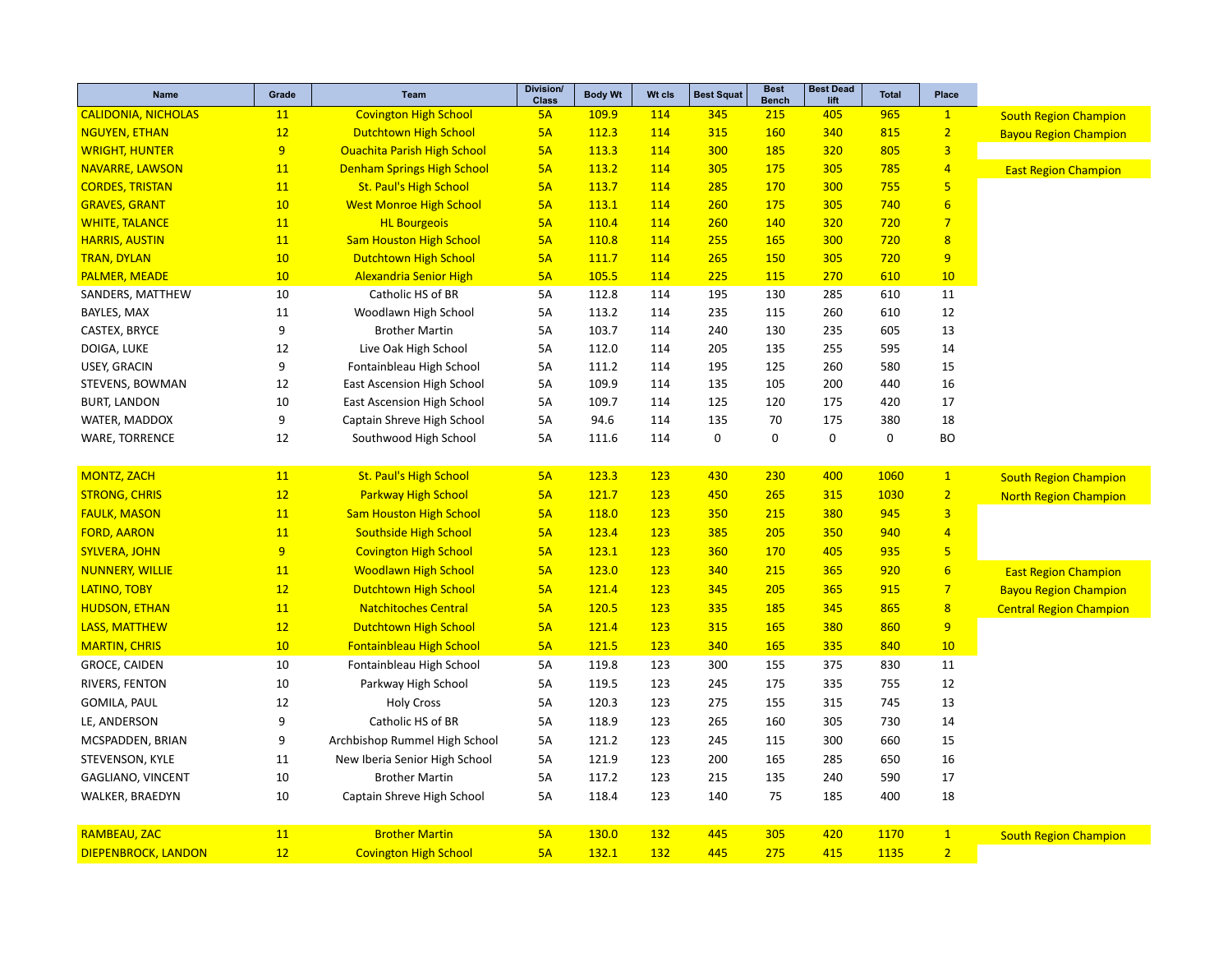| Name                        | Grade | <b>Team</b>                        | Division/<br><b>Class</b> | <b>Body Wt</b> | Wt cls | <b>Best Squat</b> | <b>Best</b><br><b>Bench</b> | <b>Best Dead</b><br>lift | <b>Total</b> | Place                   |                                |
|-----------------------------|-------|------------------------------------|---------------------------|----------------|--------|-------------------|-----------------------------|--------------------------|--------------|-------------------------|--------------------------------|
| <b>LOVEMORE, NATHAN</b>     | 10    | <b>Natchitoches Central</b>        | 5A                        | 127.0          | 132    | 375               | 240                         | 460                      | 1075         | $\overline{\mathbf{3}}$ | <b>Central Region Champion</b> |
| <b>RUTLAND, CONNOR</b>      | 12    | <b>Denham Springs High School</b>  | 5A                        | 130.2          | 132    | 405               | 230                         | 425                      | 1060         | $\overline{4}$          | <b>East Region Champion</b>    |
| <b>ALLEN, CHRISTIAN</b>     | 11    | <b>Live Oak High School</b>        | 5A                        | 131.2          | 132    | 325               | 265                         | 450                      | 1040         | $\overline{\mathbf{5}}$ |                                |
| <b>FORTMAYER, JACOB</b>     | 11    | <b>Fontainbleau High School</b>    | 5A                        | 129.7          | 132    | 385               | 225                         | 420                      | 1030         | $6 \overline{}$         |                                |
| <b>BUTLER, HAPPY</b>        | 11    | <b>Catholic HS of BR</b>           | 5A                        | 131.1          | 132    | 380               | 200                         | 410                      | 990          | $\overline{7}$          |                                |
| <b>HINSON, ALBERT</b>       | 9     | <b>Dutchtown High School</b>       | 5A                        | 131.4          | 132    | 335               | 210                         | 365                      | 910          | $\overline{\mathbf{8}}$ | <b>Bayou Region Champion</b>   |
| <b>BARFIELD, TRENTON</b>    | 12    | <b>Airline High School</b>         | 5A                        | 126.8          | 132    | 330               | 185                         | 380                      | 895          | 9                       |                                |
| <b>RACHAL, JD</b>           | 11    | <b>Pineville High School</b>       | 5A                        | 130.5          | 132    | 345               | 185                         | 340                      | 870          | 10                      |                                |
| WILLIAMS, LEE               | 11    | <b>Brother Martin</b>              | 5A                        | 130.9          | 132    | 320               | 185                         | 360                      | 865          | 11                      |                                |
| MENNE, SEAN                 | 9     | Slidell High School                | 5A                        | 130.6          | 132    | 315               | 175                         | 355                      | 845          | 12                      |                                |
| TOUPS, BRYCE                | 10    | Covington High School              | 5A                        | 130.2          | 132    | 325               | 185                         | 325                      | 835          | 13                      |                                |
| JETT, COLBY                 | 11    | Natchitoches Central               | 5A                        | 131.0          | 132    | 300               | 175                         | 315                      | 790          | 14                      |                                |
| GARTLAND, DANE              | 11    | Southside High School              | 5A                        | 128.3          | 132    | 280               | 185                         | 325                      | 790          | 15                      |                                |
| RUSSO, JACE                 | 11    | Archbishop Rummel High School      | 5A                        | 128.7          | 132    | 315               | 155                         | 315                      | 785          | 16                      |                                |
| ROPER, MICHAEL              | 11    | Northshore High School             | 5A                        | 130.2          | 132    | 255               | 170                         | 345                      | 770          | 17                      |                                |
| FONTENOT, BRADEN            | 9     | Sam Houston High School            | 5A                        | 127.4          | 132    | 280               | 160                         | 300                      | 740          | 18                      |                                |
| GORMAN, COLE                | 11    | Archbishop Rummel High School      | 5A                        | 128.2          | 132    | 275               | 145                         | 315                      | 735          | 19                      |                                |
| LEE, LANDAN                 | 10    | Parkway High School                | 5A                        | 124.5          | 132    | 250               | 135                         | 280                      | 665          | 20                      |                                |
| MCCAFFERY, ZACK             | 11    | Mandeville High School             | 5A                        | 127.4          | 132    | 365               |                             |                          | $\mathbf 0$  |                         |                                |
| <b>GLASKINS, ASHTON</b>     | 9     | Pineville High School              | 5A                        | 130.3          | 132    | 275               | 0                           | $\mathbf 0$              | $\mathbf 0$  | <b>BO</b>               |                                |
| CHIFICI, CHRISTOPHER        | 12    | St Amant                           | 5A                        | 132.2          | 132    | $\pmb{0}$         | $\mathbf 0$                 | $\mathbf 0$              | $\mathbf 0$  |                         |                                |
| <b>KELLUM, JOSHUA</b>       | 11    | <b>St. Paul's High School</b>      | 5A                        | 144.6          | 148    | 495               | 295                         | 475                      | 1265         | $\mathbf{1}$            | <b>South Region Champion</b>   |
| <b>WILLIAMS, ELI</b>        | 12    | <b>Pineville High School</b>       | 5A                        | 147.6          | 148    | 485               | 245                         | 465                      | 1195         | $\overline{2}$          |                                |
| <b>QUAVE, MASON</b>         | 12    | <b>Covington High School</b>       | 5A                        | 140.5          | 148    | 450               | 315                         | 420                      | 1185         | $\overline{3}$          |                                |
| <b>REDMOND, KADEN</b>       | 12    | <b>HL Bourgeois</b>                | 5A                        | 147.0          | 148    | 440               | 270                         | 460                      | 1170         | $\overline{4}$          |                                |
| <b>BULLOCK, NATHAN</b>      | 10    | <b>Mandeville High School</b>      | 5A                        | 142.1          | 148    | 445               | 265                         | 455                      | 1165         | $\overline{5}$          |                                |
| <b>JEROME-ROSS, NATHAN</b>  | 12    | <b>Pineville High School</b>       | 5A                        | 147.9          | 148    | 465               | 255                         | 430                      | 1150         | $6\overline{6}$         |                                |
| <b>WILKINSON, CALEB</b>     | 10    | <b>West Monroe High School</b>     | 5A                        | 147.2          | 148    | 430               | 225                         | 475                      | 1130         | $\overline{7}$          |                                |
| <b>BOURGEOIS, JOHNATHON</b> | 11    | <b>HL Bourgeois</b>                | 5A                        | 146.4          | 148    | 425               | 275                         | 415                      | 1115         | 8                       |                                |
| <b>VARNADO, HUNTER</b>      | 12    | Fontainbleau High School           | 5A                        | 143.4          | 148    | 400               | 240                         | 455                      | 1095         | 9                       |                                |
| <b>WILLIAMS, TYREE</b>      | 9     | <b>St Amant</b>                    | 5A                        | 148.0          | 148    | 405               | <b>190</b>                  | 480                      | 1075         | 10                      |                                |
| SYLVESTER, JADEN            | 11    | Woodlawn High School               | 5A                        | 148.4          | 148    | 410               | 230                         | 420                      | 1060         | 11                      |                                |
| BARCELONA, MICAH            | 11    | <b>Brother Martin</b>              | 5A                        | 145.0          | 148    | 380               | 230                         | 445                      | 1055         | 12                      |                                |
| STEWART, JERRY              | 11    | Live Oak High School               | 5A                        | 147.7          | 148    | 410               | 275                         | 370                      | 1055         | 13                      |                                |
| MASON, CHRISTIAN            | 11    | Northshore High School             | 5A                        | 141.9          | 148    | 325               | 300                         | 425                      | 1050         | 14                      |                                |
| YODANZA, PAXTON             | 10    | Mandeville High School             | 5A                        | 143.1          | 148    | 405               | 220                         | 425                      | 1050         | 15                      |                                |
| GUARISCO, IAN               | 11    | Denham Springs High School         | 5A                        | 146.6          | 148    | 405               | 245                         | 395                      | 1045         | 16                      |                                |
| CORTEZ, KAIDEN              | 11    | Fontainbleau High School           | 5A                        | 145.9          | 148    | 380               | 240                         | 390                      | 1010         | 17                      |                                |
| SMITH, CEDRIC               | 11    | <b>Ouachita Parish High School</b> | 5A                        | 146.7          | 148    | 405               | 225                         | 375                      | 1005         | 18                      |                                |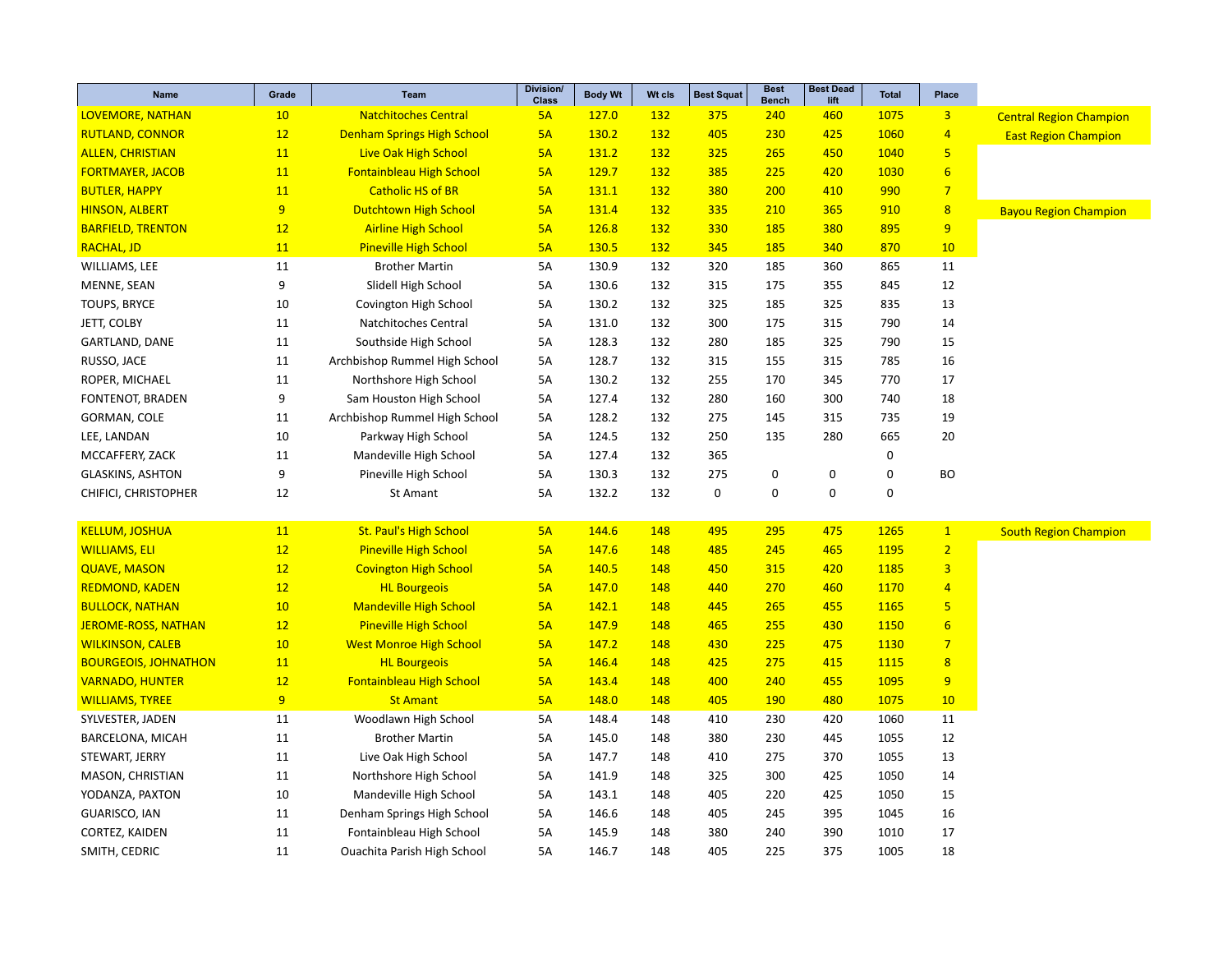| <b>Name</b>              | Grade | <b>Team</b>                    | <b>Division/</b><br><b>Class</b> | <b>Body Wt</b> | Wt cls     | <b>Best Squat</b> | <b>Best</b><br><b>Bench</b> | <b>Best Dead</b><br>lift | <b>Total</b> | Place           |
|--------------------------|-------|--------------------------------|----------------------------------|----------------|------------|-------------------|-----------------------------|--------------------------|--------------|-----------------|
| <b>BOWEN, KADEN</b>      | 12    | Catholic HS of BR              | 5A                               | 145.3          | 148        | 345               | 225                         | 425                      | 995          | 19              |
| WIREMAN, ETHAN           | 12    | Dutchtown High School          | 5A                               | 147.9          | 148        | 370               | 210                         | 415                      | 995          | 20              |
| <b>FALLIN, AARON</b>     | 12    | Ruston High School             | <b>5A</b>                        | 142.6          | 148        | 365               | 235                         | 360                      | 960          | 21              |
| <b>BUCKLEY, NICHOLAS</b> | 11    | Northshore High School         | 5A                               | 146.5          | 148        | 315               | 225                         | 405                      | 945          | 22              |
| TRAN, NGUYEN             | 10    | Central High School            | 5A                               | 146.7          | 148        | 315               | 250                         | 365                      | 930          | 23              |
| OBY, JORDAN              | 12    | Zachary High School            | 5A                               | 147.9          | 148        | 315               | 205                         | 395                      | 915          | 24              |
| COLEMAN, CARL            | 12    | <b>Holy Cross</b>              | 5A                               | 144.2          | 148        | 305               | 230                         | 345                      | 880          | 25              |
| ROANE, BRYCE             | 11    | Archbishop Rummel High School  | 5A                               | 143.0          | 148        | 305               | 215                         | 350                      | 870          | 26              |
| MORSE, ANDREW            | 11    | Benton High School             | 5A                               | 144.4          | 148        | 325               | 145                         | 380                      | 850          | 27              |
| VIDALLIER, JACOB         | 11    | Southside High School          | 5A                               | 137.9          | 148        | 310               | 210                         | 300                      | 820          | 28              |
| JOHNSON, PAYTON          | 11    | Central High School            | 5A                               | 144.6          | 148        | 305               | 185                         | 270                      | 760          | 29              |
| DELAVAGA, DEVIN          | 10    | Parkway High School            | 5A                               | 143.6          | 148        | 250               | 160                         | 250                      | 660          | 30              |
| RICHARD, ANDREW          | 9     | Live Oak High School           | 5A                               | 146.1          | 148        | 230               | 165                         | 265                      | 660          | 31              |
| MEZIERE, CHRISTOPHER     | 10    | Captain Shreve High School     | 5A                               | 146.7          | 148        | 225               | 135                         | 235                      | 595          | 32              |
| CAWTHORNE, JAMONTAE      | 11    | Southwood High School          | 5A                               | 144.4          | 148        | 0                 | $\mathbf 0$                 | 0                        | $\mathbf 0$  | <b>BO</b>       |
|                          |       |                                |                                  |                |            |                   |                             |                          |              |                 |
| <b>JENKINS, KOBE</b>     | 12    | Fontainbleau High School       | 5A                               | 158.8          | 165        | 520               | 310                         | 570                      | 1400         | $\mathbf{1}$    |
| NORMAN, NOAH             | 11    | <b>West Monroe High School</b> | 5A                               | 164.6          | 165        | 510               | 325                         | 535                      | 1370         | $\overline{2}$  |
| <b>VICKNAIR, ANDRE</b>   | 12    | <b>St Amant</b>                | 5A                               | 163.2          | 165        | 470               | 270                         | 550                      | 1290         | $\overline{3}$  |
| <b>JUNEAU, GARRETT</b>   | 12    | <b>St. Paul's High School</b>  | 5A                               | 162.8          | 165        | 475               | 290                         | 470                      | 1235         | $\overline{4}$  |
| <b>ALBERTS, JOE</b>      | 12    | <b>St. Paul's High School</b>  | 5A                               | 162.3          | <b>165</b> | 475               | 285                         | 425                      | 1185         | $5\phantom{.0}$ |
| <b>ROBERTS, AUSTIN</b>   | 12    | <b>Brother Martin</b>          | 5A                               | 164.0          | 165        | 445               | 270                         | 470                      | 1185         | $6\overline{6}$ |
| <b>NICHOLS, SPENCER</b>  | 10    | <b>Pineville High School</b>   | 5A                               | 162.6          | 165        | 475               | 270                         | 430                      | 1175         | $\overline{7}$  |
| <b>ALLEMAN, PEYTON</b>   | 12    | <b>St Amant</b>                | 5A                               | <b>159.9</b>   | 165        | 480               | 275                         | 410                      | 1165         | 8               |
| <b>MATT, JAXON</b>       | 12    | <b>Southside High School</b>   | 5A                               | 162.4          | 165        | 435               | 310                         | 405                      | 1150         | 9               |
| <b>RODRIGUEZ, MANUEL</b> | 11    | <b>Dutchtown High School</b>   | 5A                               | 160.9          | <b>165</b> | 445               | 275                         | 425                      | 1145         | 10              |
| STRAWITZ, HAYES          | 11    | Mandeville High School         | 5A                               | 154.5          | 165        | 435               | 250                         | 455                      | 1140         | 11              |
| WARE, JOSH               | 12    | Southwood High School          | 5A                               | 150.1          | 165        | 475               | 230                         | 430                      | 1135         | 12              |
| PRESCOTT, TYLER          | 10    | Live Oak High School           | 5A                               | 163.6          | 165        | 465               | 265                         | 405                      | 1135         | 13              |
| ESPARZA, STEVEN          | 12    | Pineville High School          | 5A                               | 149.5          | 165        | 425               | 315                         | 385                      | 1125         | 14              |
| FOSTER, ETHAN            | 12    | Denham Springs High School     | 5A                               | 163.6          | 165        | 415               | 250                         | 450                      | 1115         | 15              |
| HUTCHINSON, IAN          | 11    | <b>HL Bourgeois</b>            | 5А                               | 156.2          | 165        | 365               | 285                         | 455                      | 1105         | 16              |
| GRIFFIN, KEENAN          | 11    | Woodlawn High School           | 5А                               | 165.3          | 165        | 425               | 275                         | 405                      | 1105         | 17              |
| HARRISON, KENDALL        | 12    | <b>Holy Cross</b>              | 5A                               | 163.5          | 165        | 415               | 240                         | 435                      | 1090         | 18              |
| SHEPARD, MICHAEL         | 11    | Southwood High School          | <b>5A</b>                        | 152.0          | 165        | 440               | 225                         | 405                      | 1070         | 19              |
| DIETRICH, GAVIN          | 11    | Slidell High School            | 5A                               | 163.7          | 165        | 425               | 235                         | 405                      | 1065         | 20              |
| TURNER, ROBERT           | 10    | Ouachita Parish High School    | 5A                               | 161.6          | 165        | 415               | 230                         | 405                      | 1050         | 21              |
| THIBODEAUX, ETHAN        | 11    | Live Oak High School           | 5A                               | 159.5          | 165        | 365               | 250                         | 430                      | 1045         | 22              |
| DANG, ALEX               | 10    | Central High School            | 5A                               | 165.3          | 165        | 405               | 235                         | 405                      | 1045         | 23              |
| MARTINEZ, NOAH           | 11    | Natchitoches Central           | 5A                               | 158.6          | 165        | 390               | 235                         | 405                      | 1030         | 24              |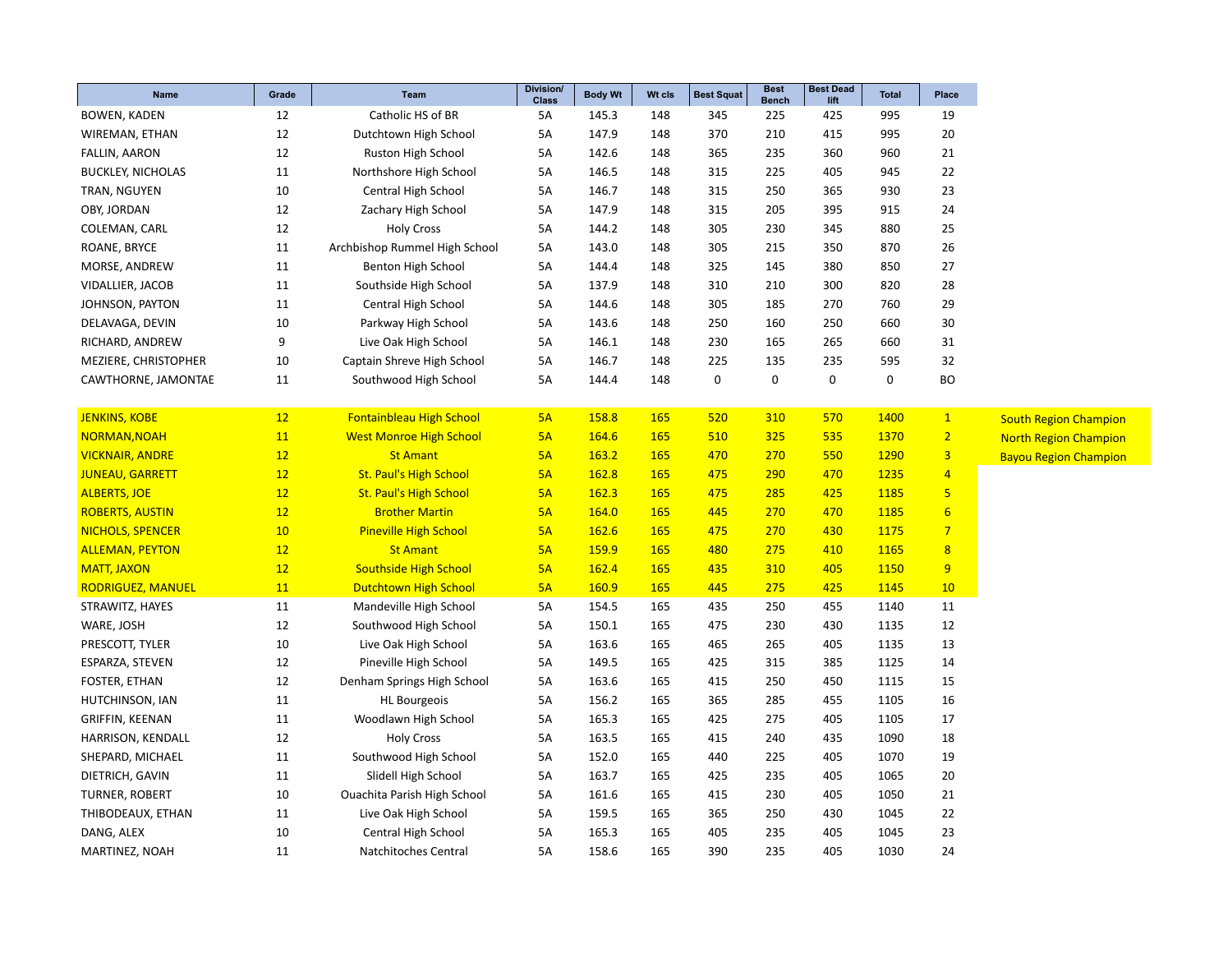| <b>Name</b>              | Grade | <b>Team</b>                       | Division/<br><b>Class</b> | <b>Body Wt</b> | Wt cls     | <b>Best Squat</b> | <b>Best</b><br><b>Bench</b> | <b>Best Dead</b><br>lift | <b>Total</b> | Place          |
|--------------------------|-------|-----------------------------------|---------------------------|----------------|------------|-------------------|-----------------------------|--------------------------|--------------|----------------|
| BOYER, CODY              | 12    | Slidell High School               | 5A                        | 153.2          | 165        | 370               | 225                         | 425                      | 1020         | 25             |
| <b>BURST, AUSTIN</b>     | 11    | Northshore High School            | 5A                        | 151.2          | 165        | 375               | 205                         | 405                      | 985          | 26             |
| ASHBY, LANE              | 11    | Ruston High School                | 5A                        | 162.6          | 165        | 360               | 195                         | 390                      | 945          | 27             |
| <b>BAKER, CALVIN</b>     | 11    | Ruston High School                | 5A                        | 151.8          | 165        | 380               | 200                         | 355                      | 935          | 28             |
| <b>GOTTE, ALEX</b>       | 11    | Sam Houston High School           | 5A                        | 160.0          | 165        | 350               | 190                         | 380                      | 920          | 28             |
| MORAN, KADE              | 12    | <b>Baton Rouge Magnet HS</b>      | 5A                        | 164.6          | 165        | 325               | 235                         | 350                      | 910          | 30             |
| LEBLANC, CADEN           | 11    | Sam Houston High School           | 5А                        | 160.4          | 165        | 325               | 210                         | 365                      | 900          | 31             |
| STANGA, TANNER           | 10    | East Ascension High School        | 5А                        | 159.5          | 165        | 340               | 170                         | 385                      | 895          | 32             |
| HELMS, CARTER            | 11    | <b>Benton High School</b>         | 5A                        | 156.3          | 165        | 275               | 175                         | 350                      | 800          | 33             |
| DICKEY, HENRY            | 9     | <b>East Ascension High School</b> | 5A                        | 157.0          | 165        | 290               | 185                         | 315                      | 790          | 34             |
| HOLLANDER, CONRAD        | 11    | Hammond High Magnet School        | 5А                        | 157.7          | 165        | 260               | 155                         | 340                      | 755          | 35             |
| CHOPLIN, RYLAN           | 12    | Southside High School             | 5A                        | 161.6          | 165        | 225               | 215                         | 315                      | 755          | 36             |
| SIMON, JAKE              | 11    | Captain Shreve High School        | 5A                        | 155.4          | 165        | 230               | 135                         | 345                      | 710          | 37             |
| PENNINGTON, JACOB        | 12    | Covington High School             | 5A                        | 160.4          | 165        | 510               | 300                         |                          | 0            |                |
| LICCARDI, TRISTAN        | 10    | Central High School               | 5A                        | 157.5          | 165        | 315               |                             |                          | $\mathbf 0$  |                |
|                          |       |                                   |                           |                |            |                   |                             |                          |              |                |
| <b>MCDONALD, JACKSON</b> | 12    | <b>West Monroe High School</b>    | 5A                        | 181.4          | 181        | 560               | 315                         | 570                      | 1445         | $\mathbf{1}$   |
| <b>HOFFMAN, TAMAJ</b>    | 12    | <b>Slidell High School</b>        | 5A                        | 181.2          | 181        | 570               | 300                         | 570                      | 1440         | $\overline{2}$ |
| <b>NAQUIN, BRENNON</b>   | 11    | <b>HL Bourgeois</b>               | 5A                        | 176.8          | <b>181</b> | 525               | 340                         | 565                      | 1430         | $\overline{3}$ |
| <b>POILLION, REECE</b>   | 12    | <b>Covington High School</b>      | 5A                        | 180.7          | 181        | 540               | 360                         | 500                      | 1400         | $\overline{4}$ |
| <b>RAMERIEZ, COHEN</b>   | 12    | <b>St. Paul's High School</b>     | 5A                        | 178.0          | <b>181</b> | 495               | 335                         | 525                      | 1355         | 5 <sub>5</sub> |
| <b>LISLE, GAGE</b>       | 11    | <b>Fontainbleau High School</b>   | 5A                        | 176.1          | <b>181</b> | 520               | 330                         | 495                      | 1345         | 6              |
| <b>HULL, CARTER</b>      | 12    | <b>St Amant</b>                   | 5A                        | 176.7          | <b>181</b> | 520               | 300                         | 520                      | 1340         | $\overline{7}$ |
| <b>HERTEL, LUKE</b>      | 11    | <b>Catholic HS of BR</b>          | 5A                        | 178.6          | 181        | 510               | 305                         | 515                      | 1330         | 8              |
| <b>RUMSEY, JOSH</b>      | 12    | <b>Mandeville High School</b>     | 5A                        | 177.9          | 181        | 495               | 305                         | 510                      | 1310         | 9              |
| <b>KENT, LANDON</b>      | 12    | <b>Denham Springs High School</b> | 5A                        | 178.1          | 181        | 455               | 300                         | 510                      | 1265         | 10             |
| SINCLAIR, TY             | 11    | Pineville High School             | 5A                        | 175.2          | 181        | 465               | 315                         | 460                      | 1240         | 11             |
| DUBOIS, DRAKE            | 11    | <b>HL Bourgeois</b>               | 5A                        | 171.8          | 181        | 445               | 245                         | 515                      | 1205         | 12             |
| SANT, MATT               | 12    | Woodlawn High School              | 5A                        | 177.1          | 181        | 495               | 255                         | 455                      | 1205         | 13             |
| TERRELL, TAYLOR          | 11    | Archbishop Rummel High School     | 5A                        | 178.7          | 181        | 480               | 295                         | 405                      | 1180         | 14             |
| DOYLE, KRISTIAN          | 10    | Ouachita Parish High School       | 5А                        | 181.0          | 181        | 445               | 265                         | 470                      | 1180         | 15             |
| DUGAS, KAYDEN            | 10    | Slidell High School               | 5A                        | 174.0          | 181        | 465               | 305                         | 405                      | 1175         | 16             |
| JONES, CADEN             | 12    | St. Paul's High School            | 5A                        | 178.5          | 181        | 460               | 275                         | 425                      | 1160         | 17             |
| HAYES, BRAYSON           | 12    | Southwood High School             | 5A                        | 166.4          | 181        | 450               | 205                         | 480                      | 1135         | 18             |
| <b>REBERT, PEYTON</b>    | 11    | Southside High School             | 5А                        | 180.7          | 181        | 465               | 225                         | 435                      | 1125         | 19             |
| MUSGROVE, BRANDON        | 12    | Southwood High School             | 5A                        | 174.8          | 181        | 440               | 275                         | 405                      | 1120         | 20             |
| EDWARDS, XANDER          | 11    | Ruston High School                | 5A                        | 173.7          | 181        | 405               | 245                         | 465                      | 1115         | 21             |
| ROBINSON IV, WILLIAM     | 11    | <b>Holy Cross</b>                 | 5A                        | 176.9          | 181        | 430               | 235                         | 445                      | 1110         | 22             |
| CAMPBELL, LONNIE         | 10    | Archbishop Rummel High School     | 5A                        | 172.0          | 181        | 415               | 265                         | 425                      | 1105         | 23             |
| MCQUADE, MILO            | 11    | Southside High School             | 5A                        | 176.9          | 181        | 415               | 265                         | 425                      | 1105         | 24             |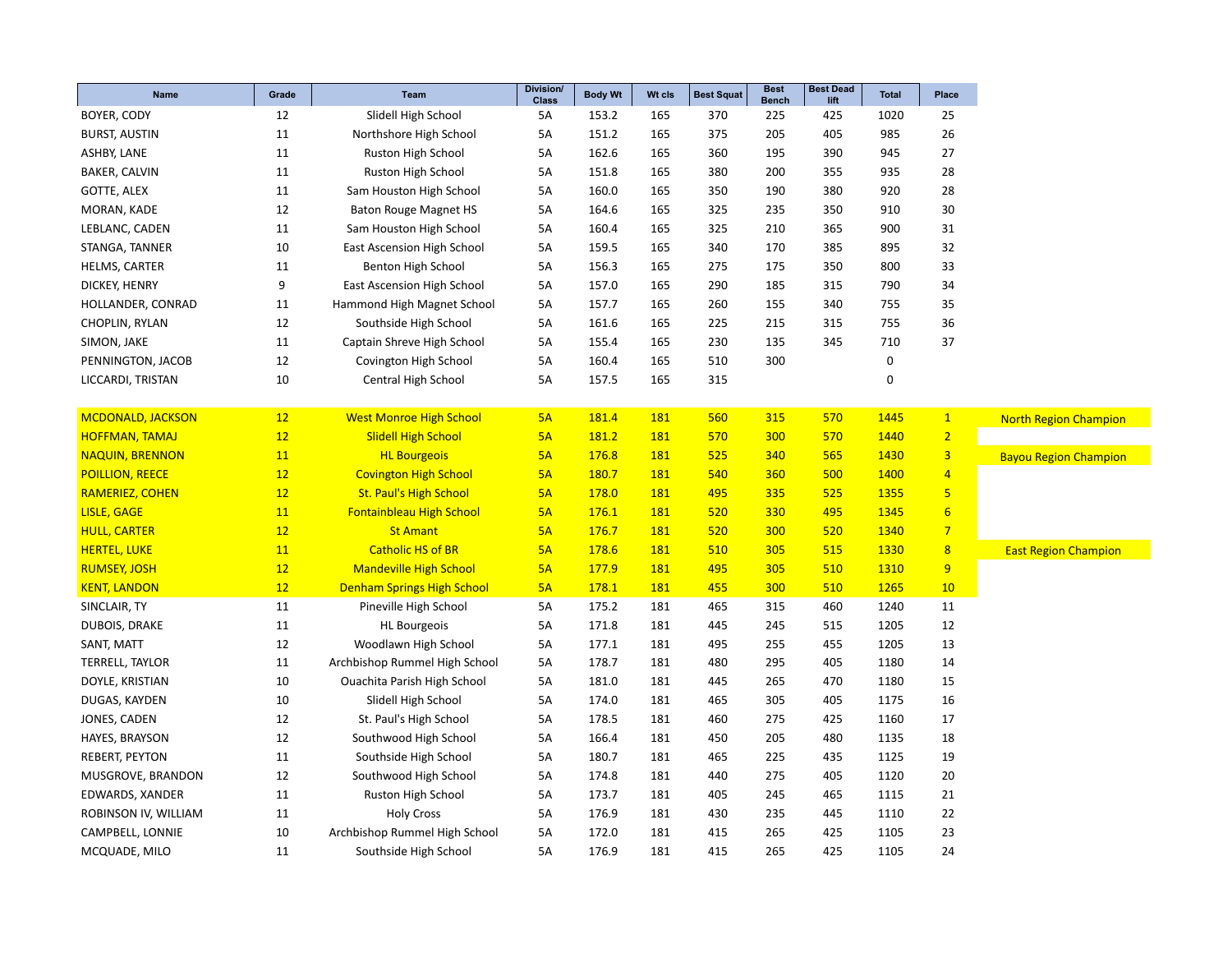| Name                     | Grade     | <b>Team</b>                          | Division/<br><b>Class</b> | <b>Body Wt</b> | Wt cls     | <b>Best Squat</b> | <b>Best</b><br><b>Bench</b> | <b>Best Dead</b><br>lift | <b>Total</b> | Place            |                              |
|--------------------------|-----------|--------------------------------------|---------------------------|----------------|------------|-------------------|-----------------------------|--------------------------|--------------|------------------|------------------------------|
| CASTILLE, BRAIDYN        | 11        | New Iberia Senior High School        | 5A                        | 177.6          | 181        | 415               | 275                         | 405                      | 1095         | 25               |                              |
| JACKSON, FRED            | 11        | Natchitoches Central                 | 5A                        | 170.4          | 181        | 415               | 230                         | 445                      | 1090         | 26               |                              |
| MILLER, ETHAN            | 12        | Pineville High School                | 5A                        | 172.3          | 181        | 455               | 215                         | 415                      | 1085         | 27               |                              |
| TULLIER, JACOB           | 11        | Central High School                  | 5А                        | 167.3          | 181        | 420               | 250                         | 410                      | 1080         | 28               |                              |
| TARIFA, COOPER           | 10        | Northshore High School               | 5А                        | 176.7          | 181        | 385               | 210                         | 475                      | 1070         | 29               |                              |
| PARRISH, JOHN            | 11        | Alexandria Senior High               | 5A                        | 171.4          | 181        | 350               | 205                         | 460                      | 1015         | 30               |                              |
| MCKNIGHT, AUSTIN         | 11        | Airline High School                  | 5A                        | 167.7          | 181        | 350               | 230                         | 425                      | 1005         | 31               |                              |
| <b>EVERETT, BRANTLEY</b> | 10        | Central High School                  | 5A                        | 168.5          | 181        | 315               | 265                         | 420                      | 1000         | 32               |                              |
| SESSIONS, BO             | 10        | <b>Benton High School</b>            | 5A                        | 181.5          | 181        | 375               | 205                         | 420                      | 1000         | 33               |                              |
| JOHNSON, JO'TAVIUS       | 11        | Airline High School                  | 5А                        | 174.7          | 181        | 350               | 195                         | 430                      | 975          | 34               |                              |
| LOUQUE, ALEX             | 9         | East Ascension High School           | 5A                        | 173.3          | 181        | 325               | 150                         | 350                      | 825          | 35               |                              |
| STUSTZMAN, OWEN          | 12        | East Ascension High School           | 5A                        | 174.9          | 181        | 225               | 150                         | 300                      | 675          | 36               |                              |
| LINDSEY, NOAH            | 11        | Captain Shreve High School           | 5А                        | 169.4          | 181        | 225               | 165                         | 265                      | 655          | 37               |                              |
| <b>BIGGS, PEYTON</b>     | 12        | Captain Shreve High School           | 5A                        | 169.5          | 181        | 200               | 120                         | 235                      | 555          | 38               |                              |
| LANDEROS, ALAN           | 10        | Parkway High School                  | 5A                        | 175.0          | 181        | $\pmb{0}$         | 0                           | 0                        | 0            | <b>BO</b>        |                              |
|                          |           |                                      |                           |                |            |                   |                             |                          |              |                  |                              |
| <b>KELLER, TYLER</b>     | 11        | <b>Mandeville High School</b>        | 5A                        | 198.2          | <b>198</b> | 675               | 275                         | 635                      | 1585         | $\mathbf{1}$     | <b>South Region Champion</b> |
| <b>GIVENS, AMANI</b>     | 12        | <b>Woodlawn High School</b>          | 5A                        | 196.8          | <b>198</b> | 575               | 320                         | 560                      | 1455         | $\overline{2}$   | <b>East Region Champion</b>  |
| <b>CORRENT, LUKE</b>     | 12        | <b>West Monroe High School</b>       | 5A                        | 196.4          | 198        | 545               | 365                         | 520                      | 1430         | 3                | <b>North Region Champion</b> |
| <b>RICALDE, DOUG</b>     | 12        | <b>St. Paul's High School</b>        | 5A                        | 197.8          | 198        | 560               | 360                         | 505                      | 1425         | $\overline{4}$   |                              |
| <b>WADE, MIKESELL</b>    | 12        | <b>Archbishop Rummel High School</b> | 5A                        | 189.5          | <b>198</b> | 550               | 335                         | 475                      | 1360         | 5 <sub>5</sub>   |                              |
| RATTLER, RODSHAWN        | 12        | <b>Southwood High School</b>         | 5A                        | 191.7          | 198        | 550               | 280                         | 530                      | 1360         | $6 \overline{6}$ |                              |
| <b>WATSON, MASON</b>     | 12        | <b>Woodlawn High School</b>          | 5A                        | 193.6          | <b>198</b> | 475               | 345                         | 515                      | 1335         | $\overline{7}$   |                              |
| PATERNOSTRO, LUCIAN      | 11        | <b>Archbishop Rummel High School</b> | 5A                        | 192.5          | 198        | 500               | 305                         | 500                      | 1305         | 8 <sup>2</sup>   |                              |
| <b>MONTZ, JEREMY</b>     | <b>11</b> | <b>Brother Martin</b>                | 5A                        | 192.9          | 198        | 470               | 310                         | 525                      | 1305         | 9 <sup>°</sup>   |                              |
| <b>RENEAU, ED</b>        | 12        | <b>West Monroe High School</b>       | 5A                        | 196.8          | <b>198</b> | 480               | 335                         | 485                      | 1300         | 10               |                              |
| TREADWAY, JAMARRION      | 11        | Ouachita Parish High School          | 5A                        | 193.8          | 198        | 515               | 255                         | 515                      | 1285         | 11               |                              |
| MIDKIFF, KADE            | 12        | Sam Houston High School              | 5A                        | 189.8          | 198        | 475               | 330                         | 470                      | 1275         | 12               |                              |
| COOK, BRANDON            | 12        | Denham Springs High School           | 5A                        | 194.2          | 198        | 485               | 300                         | 480                      | 1265         | 13               |                              |
| ALBERT, DARIN            | 11        | Northshore High School               | 5A                        | 193.4          | 198        | 475               | 275                         | 500                      | 1250         | 14               |                              |
| CENTER, KAIDEN           | 10        | Covington High School                | 5A                        | 194.2          | 198        | 475               | 280                         | 460                      | 1215         | 15               |                              |
| GIX, KELLEN              | 10        | Ouachita Parish High School          | 5А                        | 197.6          | 198        | 435               | 305                         | 470                      | 1210         | 16               |                              |
| HARRISON, TRENT          | 9         | Denham Springs High School           | 5A                        | 190.3          | 198        | 450               | 245                         | 475                      | 1170         | 17               |                              |
| CEDOTAL, BRANT           | 12        | St Amant                             | <b>5A</b>                 | 194.3          | 198        | 415               | 245                         | 500                      | 1160         | 18               |                              |
| MCWILLIAMS, EVAN         | 11        | Pineville High School                | 5A                        | 188.9          | 198        | 405               | 250                         | 500                      | 1155         | 19               |                              |
| <b>GARCIA, RFELIX</b>    | 10        | Slidell High School                  | 5A                        | 190.4          | 198        | 405               | 250                         | 500                      | 1155         | 20               |                              |
| BELLARD, BRANSEN         | 10        | Zachary High School                  | 5A                        | 188.9          | 198        | 450               | 235                         | 460                      | 1145         | $21\,$           |                              |
| <b>KENNEDY, FRED</b>     | 12        | Ruston High School                   | 5A                        | 191.7          | 198        | 400               | 330                         | 380                      | 1110         | 22               |                              |
| PULLIG, KALE             | 10        | Natchitoches Central                 | 5A                        | 192.1          | 198        | 435               | 270                         | 405                      | 1110         | 23               |                              |
| <b>BARNETT, BLAZE</b>    | 11        | Live Oak High School                 | <b>5A</b>                 | 182.6          | 198        | 405               | 275                         | 425                      | 1105         | 24               |                              |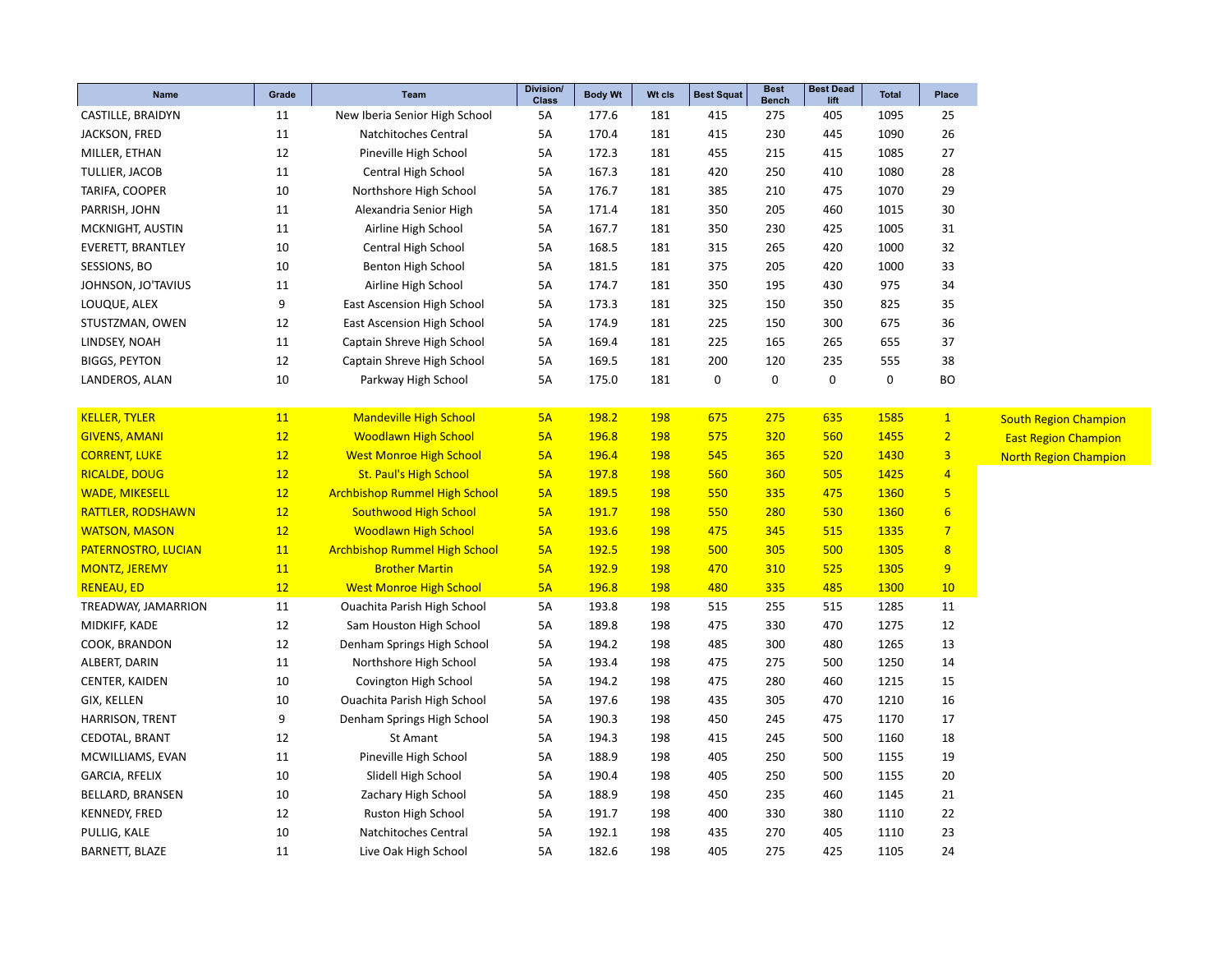| Name                    | Grade     | <b>Team</b>                        | Division/<br><b>Class</b> | <b>Body Wt</b> | Wt cls | <b>Best Squat</b> | <b>Best</b><br><b>Bench</b> | <b>Best Dead</b><br>lift | <b>Total</b> | Place            |
|-------------------------|-----------|------------------------------------|---------------------------|----------------|--------|-------------------|-----------------------------|--------------------------|--------------|------------------|
| MORGAN, JEREMIAH        | 10        | Slidell High School                | 5A                        | 188.1          | 198    | 390               | 245                         | 455                      | 1090         | 25               |
| DOUZART, MICHAEL        | 11        | St Amant                           | 5A                        | 184.2          | 198    | 370               | 265                         | 430                      | 1065         | 26               |
| <b>TAIONKEO, RICKY</b>  | 10        | Southside High School              | 5A                        | 192.5          | 198    | 410               | 210                         | 440                      | 1060         | 27               |
| LONIBOS, EASTON         | 12        | Catholic HS of BR                  | 5A                        | 191.9          | 198    | 380               | 220                         | 455                      | 1055         | 28               |
| WILLIAMS, BRONSON       | 11        | Sam Houston High School            | 5A                        | 189.6          | 198    | 305               | 250                         | 450                      | 1005         | 29               |
| JENKINS, ETHAN          | 9         | Parkway High School                | 5A                        | 194.6          | 198    | 315               | 195                         | 315                      | 825          | 30               |
| CUNNINGHAM, GAGE        | 9         | Terrebonne High School             | 5A                        | 194.5          | 198    | 325               | 155                         | 325                      | 805          | 31               |
| HERRERA, DAVID          | 9         | Benton High School                 | <b>5A</b>                 | 194.6          | 198    | 245               | 125                         | 315                      | 685          | 32               |
| RANSONNET, CALEB        | 9         | Captain Shreve High School         | 5A                        | 190.2          | 198    | 200               | 145                         | 230                      | 575          | 33               |
| CHAVIS, ALLEN           | 10        | Captain Shreve High School         | 5A                        | 197.6          | 198    | 315               | 0                           | $\mathbf 0$              | $\mathbf 0$  | <b>BO</b>        |
| SHERRICK, JUSTISS       | 10        | Parkway High School                | 5A                        | 193.9          | 198    | 0                 | $\mathbf 0$                 | 0                        | $\mathbf 0$  | <b>BO</b>        |
| SANDERS, JHATORI        | 12        | Zachary High School                | 5A                        | 188.8          | 198    |                   |                             |                          | $\mathbf 0$  |                  |
|                         |           |                                    |                           |                |        |                   |                             |                          |              |                  |
| <b>LAWTON, CHASE</b>    | 11        | <b>Covington High School</b>       | 5A                        | 199.9          | 220    | 570               | 425                         | 630                      | 1625         | $\overline{1}$   |
| LATIOLAS, ELI           | 11        | <b>Baton Rouge Magnet HS</b>       | 5A                        | 218.6          | 220    | 600               | 345                         | 600                      | 1545         | 2 <sub>1</sub>   |
| <b>MILLER, LUKE</b>     | 11        | <b>Central High School</b>         | 5A                        | 217.2          | 220    | 575               | 390                         | 555                      | 1520         | $\overline{3}$   |
| JOHNSON, J.D.           | 12        | <b>West Monroe High School</b>     | 5A                        | 217.2          | 220    | 595               | 440                         | 465                      | 1500         | $\overline{4}$   |
| <b>NEILL, CULLEN</b>    | 12        | <b>Brother Martin</b>              | 5A                        | 212.8          | 220    | 570               | 360                         | 550                      | 1480         | 5                |
| PIAZZA, NICK            | 12        | <b>St. Paul's High School</b>      | 5A                        | 217.3          | 220    | 545               | 365                         | 530                      | 1440         | $6\overline{6}$  |
| LEMONS, D'QUAVIUS       | 11        | <b>Southwood High School</b>       | 5A                        | 214.5          | 220    | 600               | 300                         | 520                      | 1420         | $\overline{7}$   |
| JACKSON, HAYDEN         | <b>11</b> | <b>Natchitoches Central</b>        | 5A                        | 212.7          | 220    | 520               | 330                         | 525                      | 1375         | $\boldsymbol{8}$ |
| <b>SWANSON, JAXON</b>   | 12        | <b>Dutchtown High School</b>       | 5A                        | 216.0          | 220    | 580               | 260                         | 495                      | 1335         | 9                |
| <b>THOMAS, CHRIS</b>    | 12        | <b>Denham Springs High School</b>  | 5A                        | 202.9          | 220    | 530               | 295                         | 490                      | 1315         | 10               |
| <b>KERTH, RYDER</b>     | 11        | Catholic HS of BR                  | 5A                        | 213.2          | 220    | 490               | 305                         | 505                      | 1300         | 11               |
| MALEK, NICHOLAS         | 11        | <b>Brother Martin</b>              | 5A                        | 201.0          | 220    | 500               | 315                         | 465                      | 1280         | 12               |
| WALL, LANDON            | 11        | Live Oak High School               | 5A                        | 202.5          | 220    | 455               | 325                         | 500                      | 1280         | 13               |
| HALL, DONTA             | 10        | <b>Ouachita Parish High School</b> | 5A                        | 215.3          | 220    | 490               | 315                         | 470                      | 1275         | 14               |
| CHAUVIN, BRAD           | 12        | Mandeville High School             | 5A                        | 208.5          | 220    | 455               | 315                         | 475                      | 1245         | 15               |
| TRIM, DEVIN             | 12        | Woodlawn High School               | 5A                        | 210.9          | 220    | 455               | 285                         | 500                      | 1240         | 16               |
| LEONARD, THOMAS         | 10        | St Amant                           | 5A                        | 215.2          | 220    | 450               | 315                         | 470                      | 1235         | 17               |
| GILL, TYLER             | 12        | Zachary High School                | <b>5A</b>                 | 213.1          | 220    | 515               | 285                         | 405                      | 1205         | 18               |
| HENYARD, JODORRION      | 11        | Zachary High School                | 5A                        | 210.6          | 220    | 485               | 250                         | 465                      | 1200         | 19               |
| MARQUETTE, MICAH        | 12        | Archbishop Rummel High School      | 5A                        | 213.9          | 220    | 455               | 300                         | 405                      | 1160         | 20               |
| LEDET, DYLAN            | 12        | <b>HL Bourgeois</b>                | 5A                        | 217.8          | 220    | 420               | 285                         | 415                      | 1120         | 21               |
| <b>GREMILLION, LANE</b> | 11        | <b>Central High School</b>         | 5A                        | 216.5          | 220    | 505               | 205                         | 405                      | 1115         | 22               |
| ARENAS, JUAN            | 9         | Covington High School              | 5A                        | 219.8          | 220    | 430               | 235                         | 440                      | 1105         | 23               |
| TICHENOR, JAMES         | 11        | <b>Holy Cross</b>                  | 5A                        | 217.2          | 220    | 435               | 260                         | 405                      | 1100         | 24               |
| DUNN, LOGAN             | 10        | Northshore High School             | 5A                        | 217.2          | 220    | 435               | 165                         | 490                      | 1090         | 25               |
| <b>TEMPLET, TOBY</b>    | 11        | <b>St Amant</b>                    | 5A                        | 209.0          | 220    | 395               | 220                         | 460                      | 1075         | 26               |
| LEE, JACK               | 12        | Archbishop Rummel High School      | 5A                        | 206.1          | 220    | 385               | 245                         | 435                      | 1065         | 27               |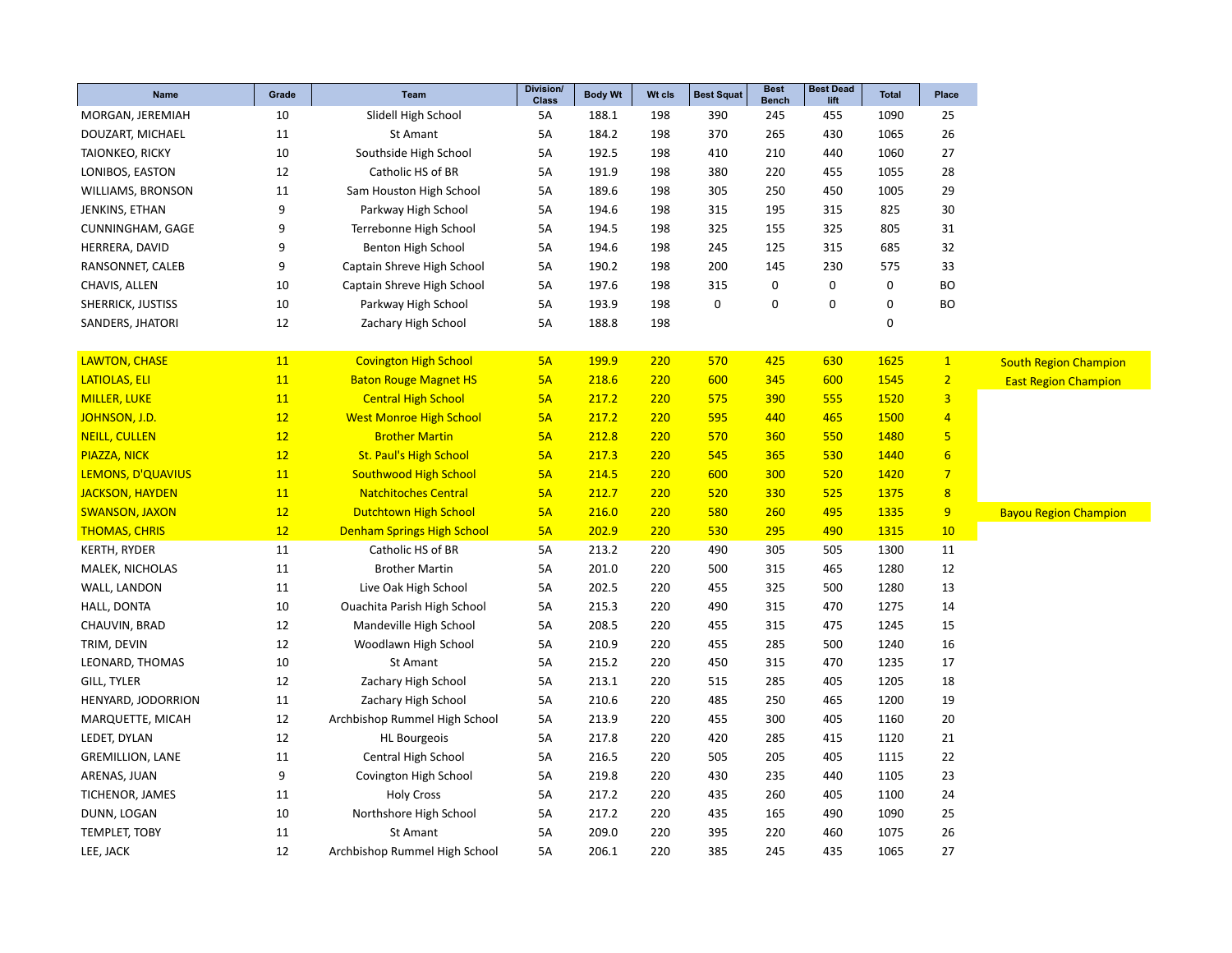| Name                     | Grade            | <b>Team</b>                        | Division/<br><b>Class</b> | <b>Body Wt</b> | Wt cls | <b>Best Squat</b> | <b>Best</b><br><b>Bench</b> | <b>Best Dead</b><br>lift | <b>Total</b> | Place                   |
|--------------------------|------------------|------------------------------------|---------------------------|----------------|--------|-------------------|-----------------------------|--------------------------|--------------|-------------------------|
| LANDREAUX, BRADY         | 10               | <b>Holy Cross</b>                  | 5A                        | 203.9          | 220    | 335               | 265                         | 405                      | 1005         | 28                      |
| NUNEZ, SEAN              | 11               | Southside High School              | 5A                        | 200.4          | 220    | 430               | 240                         | 315                      | 985          | 29                      |
| DOGA, DJ                 | 11               | Sam Houston High School            | 5A                        | 198.6          | 220    | 340               | 230                         | 410                      | 980          | 30                      |
| BRANNON, DECHLAN         | 11               | Captain Shreve High School         | 5A                        | 216.0          | 220    | 340               | 200                         | 365                      | 905          | 31                      |
| CHENIER, TYLER           | $\boldsymbol{9}$ | Terrebonne High School             | 5A                        | 212.5          | 220    | 325               | 200                         | 360                      | 885          | 32                      |
| HARRIS, JEREMIAH         | 9                | Terrebonne High School             | 5A                        | 212.7          | 220    | 205               | 205                         | 365                      | 775          | 33                      |
| KINGSTON, KEVIN          | 10               | Northshore High School             | 5A                        | 213.7          | 220    | 300               | 135                         | 305                      | 740          | 34                      |
| SHERMAN, NATE            | 11               | Ponchatoula High School            | 5A                        | 218.6          | 220    | 225               | 135                         | 245                      | 605          | 35                      |
| JAYROE, CORRIGAN         | 10               | Benton High School                 | 5A                        | 219.1          | 220    | 300               | 0                           | 0                        | 0            | <b>BO</b>               |
| <b>SEARCY, EASON</b>     | 11               | Benton High School                 | 5A                        | 214.1          | 220    | 395               | 0                           | $\pmb{0}$                | $\mathbf 0$  | <b>BO</b>               |
| SCHEUERMANN, JAKE        | 12               | Mandeville                         | 5A                        | 214.4          | 220    | 470               |                             |                          | 0            |                         |
| PICHON, KAEVEON          | 12               | Natchitoches Central               | 5A                        | 216.8          | 220    | 475               | 0                           | $\pmb{0}$                | $\mathbf 0$  | <b>BO</b>               |
| LOESCHER, CHANDLER       | 11               | <b>St. Paul's High School</b>      | 5A                        | 237.8          | 242    | 575               | 525                         | 555                      | 1655         | $\mathbf{1}$            |
| <b>MANY, MASE</b>        | 12               | <b>West Monroe High School</b>     | 5A                        | 237.5          | 242    | 655               | 395                         | 520                      | 1570         | $\overline{2}$          |
| <b>JACKSON, JAMES</b>    | 12               | <b>Natchitoches Central</b>        | 5A                        | 229.5          | 242    | 585               | 360                         | 560                      | 1505         | $\overline{\mathbf{3}}$ |
| <b>VORDICK, GAVIN</b>    | 11               | <b>HL Bourgeois</b>                | 5A                        | 224.3          | 242    | 590               | 295                         | 570                      | 1455         | $\overline{4}$          |
| <b>BENNETT, PEYTON</b>   | 12               | <b>West Monroe High School</b>     | 5A                        | 229.7          | 242    | 530               | 365                         | 515                      | 1410         | $\overline{\mathbf{5}}$ |
| <b>REED, ERIC</b>        | 12               | <b>Ouachita Parish High School</b> | 5A                        | 240.1          | 242    | 585               | 335                         | 470                      | 1390         | $6\phantom{1}6$         |
| <b>THOMAS, HUNTER</b>    | 12               | <b>Woodlawn High School</b>        | 5A                        | 237.4          | 242    | 540               | 345                         | 500                      | 1385         | $\overline{7}$          |
| <b>JONAU, CHARLIE</b>    | 12               | <b>Holy Cross</b>                  | 5A                        | 238.5          | 242    | 525               | 345                         | 500                      | 1370         | $\overline{\mathbf{8}}$ |
| <b>SANDERS, WILLIE</b>   | 12               | <b>Airline High School</b>         | 5A                        | 227.8          | 242    | 490               | 325                         | 525                      | 1340         | 9                       |
| <b>DEAN, KAI</b>         | 11               | <b>Mandeville High School</b>      | 5A                        | 236.8          | 242    | 515               | 325                         | 495                      | 1335         | 10                      |
| GUIDRY, GEORDAN          | 10               | Ruston High School                 | 5A                        | 231.0          | 242    | 495               | 315                         | 510                      | 1320         | 11                      |
| WHITE, SEAN              | 11               | Southwood High School              | 5A                        | 240.5          | 242    | 520               | 300                         | 500                      | 1320         | 12                      |
| <b>BORDELON, KALEB</b>   | 10               | <b>Ouachita Parish High School</b> | 5A                        | 238.2          | 242    | 545               | 290                         | 445                      | 1280         | 13                      |
| <b>BRACKEN, WILLIE</b>   | 12               | Catholic HS of BR                  | 5A                        | 236.9          | 242    | 485               | 285                         | 500                      | 1270         | 14                      |
| <b>GUILLORY, BRETT</b>   | 11               | <b>Brother Martin</b>              | 5A                        | 230.3          | 242    | 500               | 310                         | 450                      | 1260         | 15                      |
| PROVENZANO, ALEX         | 11               | St Amant                           | 5A                        | 242.2          | 242    | 475               | 320                         | 465                      | 1260         | 16                      |
| BOUDREAUX, ANDREW        | 12               | <b>HL Bourgeois</b>                | 5A                        | 239.7          | 242    | 450               | 330                         | 455                      | 1235         | 17                      |
| LARRY, JERON             | 11               | Natchitoches Central               | 5A                        | 240.3          | 242    | 475               | 225                         | 515                      | 1215         | 18                      |
| COOPER, CAMERON          | 10               | Slidell High School                | 5A                        | 234.9          | 242    | 425               | 235                         | 545                      | 1205         | 19                      |
| JERRO, ASHTON            | 11               | <b>Ruston High School</b>          | 5A                        | 239.1          | 242    | 450               | 280                         | 475                      | 1205         | 20                      |
| ADDISON, KEVIN           | 12               | Northshore High School             | 5A                        | 240.0          | 242    | 480               | 265                         | 450                      | 1195         | 21                      |
| SHOCKLEY, GAVIN          | 10               | Slidell High School                | 5A                        | 231.7          | 242    | 455               | 225                         | 445                      | 1125         | 22                      |
| MINOR, DWIGHT            | 11               | Alexandria Senior High             | 5A                        | 239.7          | 242    | 420               | 290                         | 415                      | 1125         | 23                      |
| KIDD, JOSHEPH            | 12               | Zachary High School                | 5A                        | 229.7          | 242    | 415               | 260                         | 445                      | 1120         | 24                      |
| FOWLER, KELTON           | 12               | Benton High School                 | 5A                        | 237.7          | 242    | 500               | 205                         | 415                      | 1120         | 25                      |
| <b>BROCATO, DOMINICK</b> | 11               | <b>Holy Cross</b>                  | 5A                        | 232.6          | 242    | 425               | 250                         | 440                      | 1115         | 26                      |
| MYERS, DENNIS            | 10               | Sam Houston High School            | <b>5A</b>                 | 231.0          | 242    | 415               | 245                         | 445                      | 1105         | 27                      |
|                          |                  |                                    |                           |                |        |                   |                             |                          |              |                         |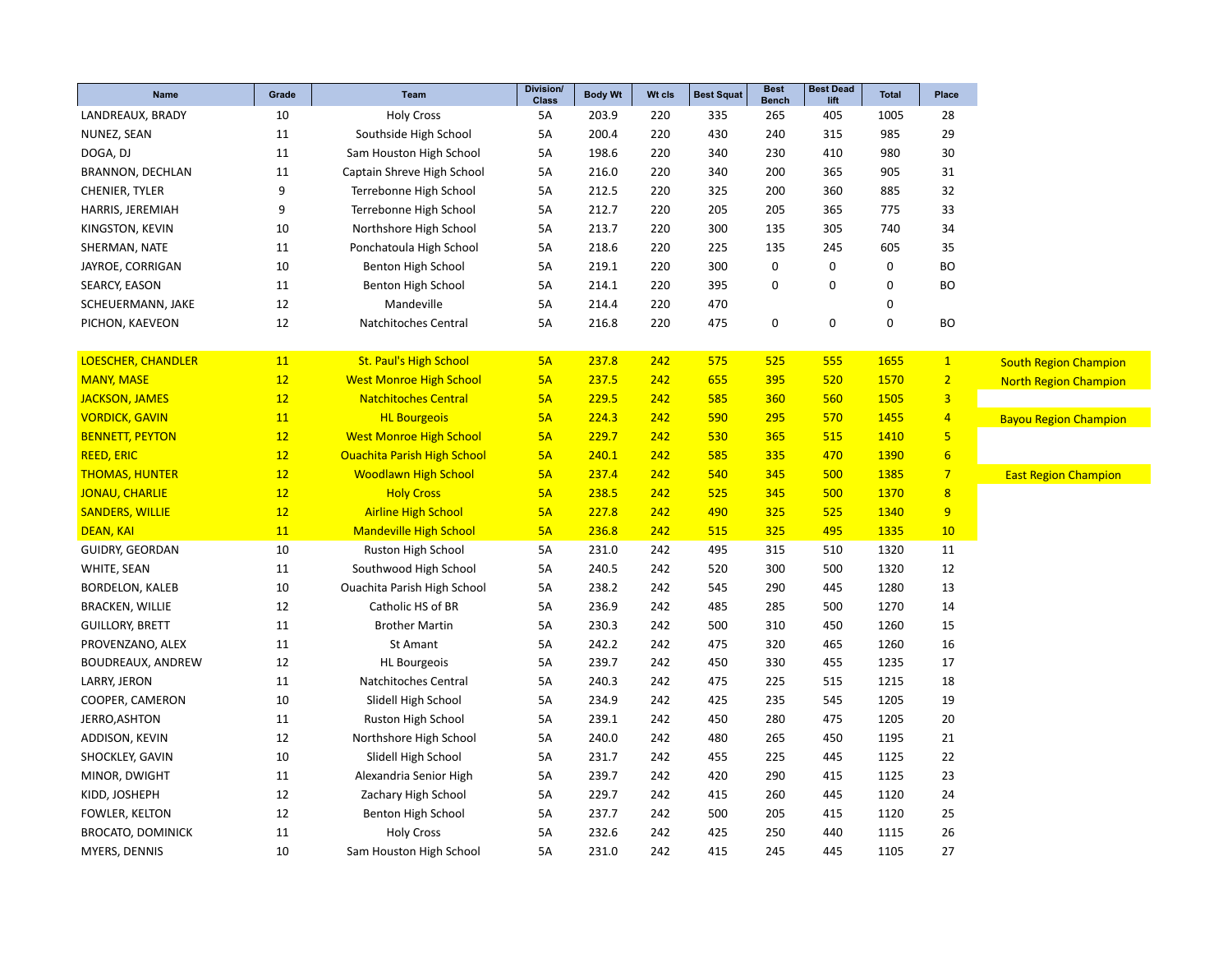| Name                        | Grade | <b>Team</b>                       | Division/<br><b>Class</b> | <b>Body Wt</b> | Wt cls | <b>Best Squat</b> | <b>Best</b><br><b>Bench</b> | <b>Best Dead</b><br>lift | Total       | Place           |                                |
|-----------------------------|-------|-----------------------------------|---------------------------|----------------|--------|-------------------|-----------------------------|--------------------------|-------------|-----------------|--------------------------------|
| <b>FLOWERS, TRAVIS</b>      | 10    | Benton High School                | 5A                        | 236.4          | 242    | 455               | 215                         | 435                      | 1105        | 28              |                                |
| THOMAS, BRANDON             | 11    | Pineville High School             | 5A                        | 222.6          | 242    | 465               | 240                         | 385                      | 1090        | 29              |                                |
| HORAK, JOSH                 | 12    | Mandeville High School            | 5A                        | 226.3          | 242    | 375               | 265                         | 440                      | 1080        | 30              |                                |
| TRAHAN, BEN                 | 11    | Southside High School             | 5A                        | 224.6          | 242    | 410               | 255                         | 405                      | 1070        | 31              |                                |
| MILLICAN, FRED              | 10    | Zachary High School               | 5A                        | 242.5          | 242    | 415               | 205                         | 410                      | 1030        | 32              |                                |
| WINTERS, DANE               | 9     | Terrebonne High School            | 5A                        | 241.6          | 242    | 355               | 185                         | 380                      | 920         | 33              |                                |
| HARVEY, BRANDON             | 12    | <b>East Ascension High School</b> | 5A                        | 230.4          | 242    | 245               | 215                         | 385                      | 845         | 34              |                                |
| DAVIS, CALEB                | 9     | <b>East Ascension High School</b> | 5A                        | 236.1          | 242    | 260               | 185                         | 350                      | 795         | 35              |                                |
| VARGAS, JOSHUA              | 9     | Terrebonne High School            | 5A                        | 230.6          | 242    | 275               | 125                         | 385                      | 785         | 36              |                                |
| STUTZMAN, GRADY             | 9     | <b>East Ascension High School</b> | <b>5A</b>                 | 228.8          | 242    | $\mathbf 0$       | $\mathbf 0$                 | 0                        | $\mathbf 0$ |                 |                                |
|                             |       |                                   |                           |                |        |                   |                             |                          |             |                 |                                |
| LANG, KAIDEN                | 11    | <b>Central High School</b>        | 5A                        | 247.6          | 275    | 680               | 385                         | 575                      | 1640        | 1               | <b>East Region Champion</b>    |
| <b>SMITH, ALEX</b>          | 12    | <b>Fontainbleau High School</b>   | 5A                        | 272.9          | 275    | 625               | 395                         | 525                      | 1545        | 2 <sub>1</sub>  | <b>South Region Champion</b>   |
| <b>WHITLOCK, HUNTER</b>     | 12    | <b>West Monroe High School</b>    | 5A                        | 272.2          | 275    | 650               | 385                         | 475                      | 1510        | $\overline{3}$  | <b>North Region Champion</b>   |
| <b>JONES, DEVYN</b>         | 11    | <b>Woodlawn High School</b>       | 5A                        | 264.5          | 275    | 525               | 410                         | 485                      | 1420        | $\overline{4}$  |                                |
| <b>TOLDEO, TYLER</b>        | 12    | <b>Slidell High School</b>        | 5A                        | 258.3          | 275    | 630               | 335                         | 450                      | 1415        | 5 <sub>5</sub>  |                                |
| <b>GUIDRY, JACK</b>         | 12    | <b>Denham Springs High School</b> | 5A                        | 246.8          | 275    | 525               | 335                         | 550                      | 1410        | $6\overline{6}$ |                                |
| <b>SMITH, XAVIER</b>        | 10    | <b>Dutchtown High School</b>      | 5A                        | 245.8          | 275    | 550               | 275                         | 580                      | 1405        | $\overline{7}$  |                                |
| <b>BLANCHARD, RYAN</b>      | 12    | <b>St. Paul's High School</b>     | 5A                        | 272.2          | 275    | 575               | 330                         | 500                      | 1405        | 8               |                                |
| <b>WILLIAMS, DENNIS</b>     | 12    | <b>Ruston High School</b>         | 5A                        | 260.5          | 275    | 535               | 330                         | 520                      | 1385        | 9               |                                |
| JEFFERS-WRIGHT, JERIMIAH    | 10    | <b>Alexandria Senior High</b>     | 5A                        | 247.1          | 275    | 495               | 310                         | 555                      | 1360        | 10              | <b>Central Region Champion</b> |
| PISCIOTTA, ZACK             | 12    | <b>Holy Cross</b>                 | 5A                        | 252.6          | 275    | 530               | 355                         | 495                      | 1380        | 11              |                                |
| ANDERSON, PEYTON            | 11    | St Amant                          | 5A                        | 242.6          | 275    | 500               | 315                         | 545                      | 1360        | 12              |                                |
| BERTRAND, COBY              | 12    | Sam Houston High School           | 5A                        | 268.0          | 275    | 505               | 305                         | 515                      | 1325        | 13              |                                |
| <b>BROUSSARD, BROCK</b>     | 11    | Catholic HS of BR                 | 5A                        | 251.7          | 275    | 525               | 325                         | 455                      | 1305        | 14              |                                |
| MCKINNEY, WAYNE             | 11    | Dutchtown High School             | 5A                        | 269.5          | 275    | 495               | 315                         | 490                      | 1300        | 15              |                                |
| COLVIN, JOSH                | 11    | Ruston High School                | 5A                        | 270.8          | 275    | 455               | 365                         | 465                      | 1285        | 16              |                                |
| DOWNS, FREDRICK             | 12    | Ouachita Parish High School       | 5A                        | 256.3          | 275    | 575               | 280                         | 415                      | 1270        | 17              |                                |
| <b>BERNS, DAKOTA</b>        | 11    | <b>Brother Martin</b>             | <b>5A</b>                 | 253.7          | 275    | 500               | 325                         | 435                      | 1260        | 18              |                                |
| KIEFF, LOGAN                | 12    | Northshore High School            | <b>5A</b>                 | 272.0          | 275    | 440               | 345                         | 470                      | 1255        | 19              |                                |
| VIERA, RICARDO              | 12    | Fontainbleau High School          | 5A                        | 273.3          | 275    | 500               | 305                         | 450                      | 1255        | 20              |                                |
| TROSCLAIR, ELIJAH           | 12    | Zachary High School               | 5A                        | 273.3          | 275    | 535               | 225                         | 485                      | 1245        | 21              |                                |
| MARQUES, MAX                | 10    | Pineville High School             | 5A                        | 260.4          | 275    | 485               | 265                         | 445                      | 1195        | 22              |                                |
| NELSON, BRADEN              | 11    | Zachary High School               | 5A                        | 252.2          | 275    | 475               | 225                         | 450                      | 1150        | 23              |                                |
| LITTLE, JUSTIN              | 11    | Benton High School                | 5A                        | 261.6          | 275    | 395               | 245                         | 405                      | 1045        | 24              |                                |
| RICHARD, ANDREW             | 10    | Central High School               | 5A                        | 255.3          | 275    | 350               | 240                         | 445                      | 1035        | 25              |                                |
| <b>BURGESS, JACOB</b>       | 12    | <b>HL Bourgeois</b>               | 5A                        | 247.6          | 275    | 405               | 230                         | 375                      | 1010        | 26              |                                |
| WILLIAMS, DOLAN             | 10    | Parkway High School               | 5A                        | 264.5          | 275    | 355               | 175                         | 405                      | 935         | 27              |                                |
| <b>FRANCIS, CHRISTOPHER</b> | 10    | Parkway High School               | 5A                        | 262.5          | 275    | 315               | 185                         | 295                      | 795         | 28              |                                |
| JIMENEZ, LUIS               | 12    | <b>East Ascension High School</b> | 5A                        | 243.5          | 275    | 235               | 155                         | 315                      | 705         | 29              |                                |